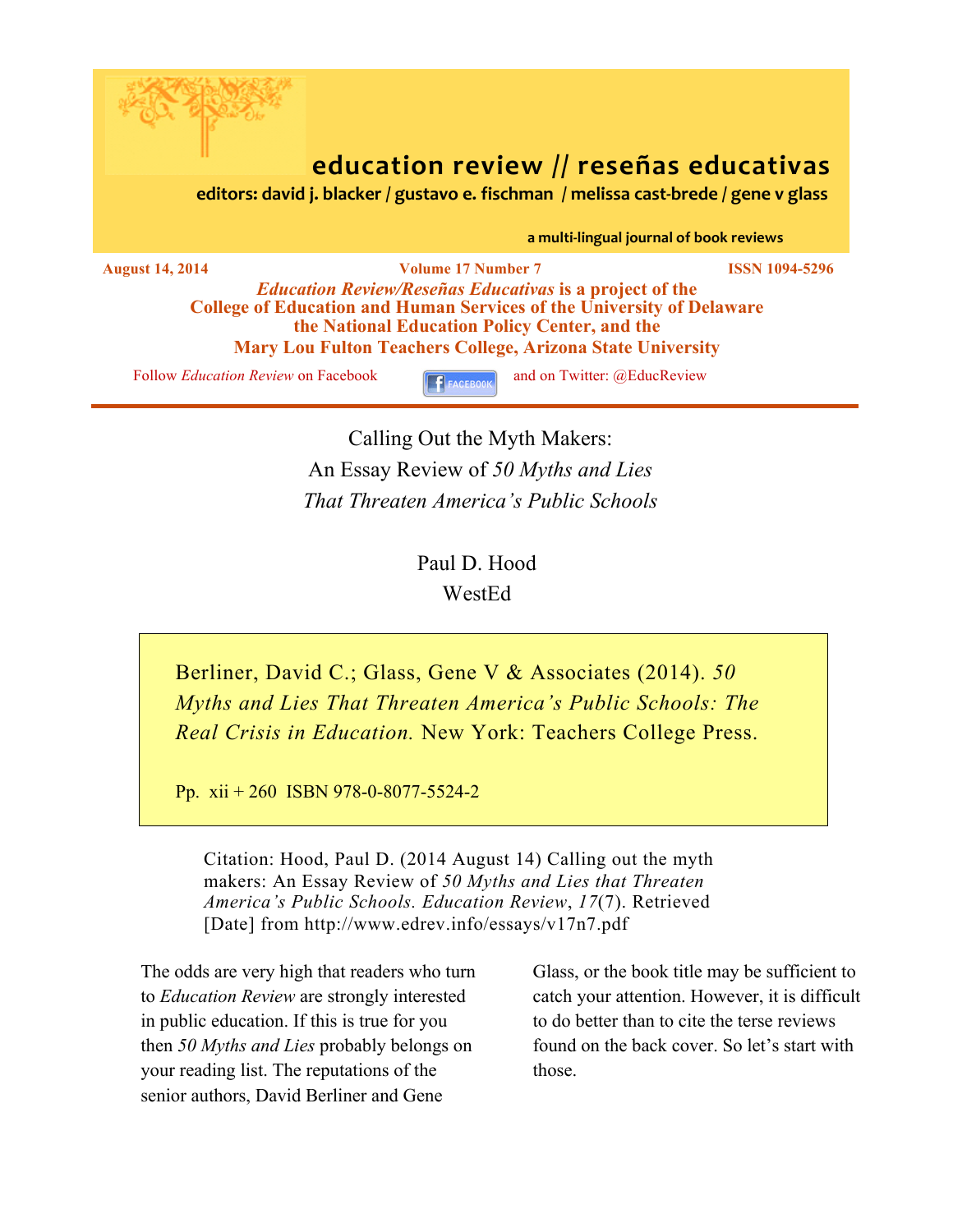"*50 Myths and Lies* is a powerful defense of public education and a discerning refutation of the reckless misimpressions propagated by a juggernaut of private-sector forces and right-wing intellectuals who would gladly rip apart the legacy of democratic schooling in America. It is a timely and hard-hitting book of scholarly but passionate polemic. The teachers of our children will be grateful." ~ Jonathan Kozol.

"What do you get when two world-class scholars and a team of talented analysts take a hard look at 50 widely held yet unsound beliefs about U.S. public schools? Well, in this instance you get a flat-out masterpiece that, by persuasively blending argument and evidence, blasts those beliefs into oblivion. Required reading? You bet!"  $\sim$  James Popham



"Berliner and Glass are long-time critics of wrong-headed education reforms. *50 Myths and Lies* continues the record of evidencebased truth-telling. Joined by 19 young

scholars in identifying 50 of the worst ideas for changing our nation's schools, they are able to sort through the cacophony of today's all too often ill-informed debate. Anyone involved in making decisions about today's schools should read this book." $\sim$ Linda Darling-Hammond

"This book is true grit. It's the gritty reality of hard data. It's the irritating grit that makes you shift in your seat. And it's the grit that sometimes makes you want to weep. Well argued, well written—whether you agree or disagree with this book, if you care about the future of education, you mustn't ignore it."  $\sim$  Andy Hargreaves

As the book title suggests, the body of the book is composed of 50 short essays, each examining a particular lie or myth. The essays average four to five pages in length, although an essay in Section VI about science, technology, engineering, and math (STEM) programs is almost 12 pages long. In contrast, Myth 8 in Section I, about finding the best high schools in America, is just over two pages long.

Two quotations from the Preface capture the thrust of book:

• "The mythical failure of public education has been created and perpetuated in large part by political and economic interests that stand to gain from the destruction of the traditional system."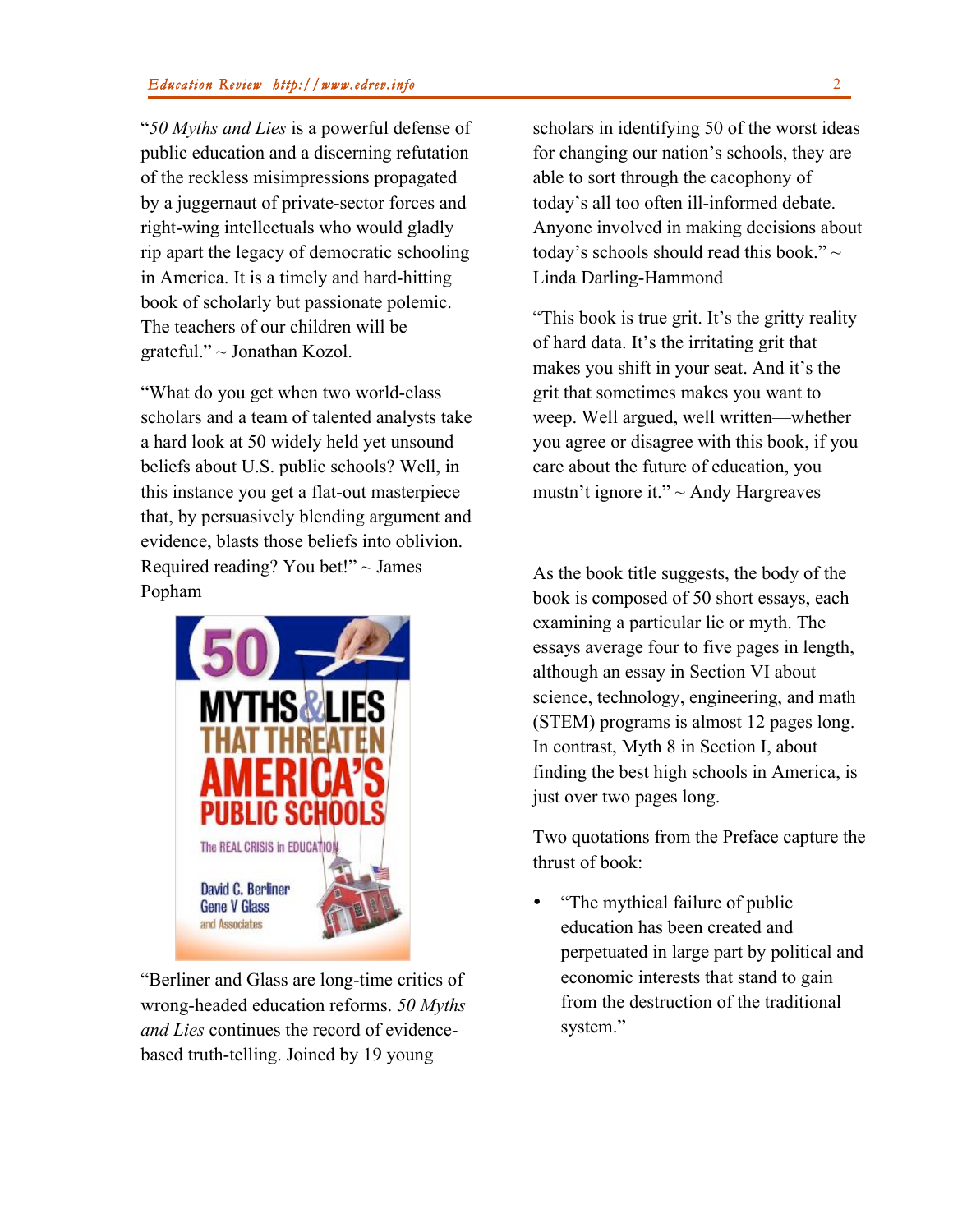• "Many citizens' conception of K-12 public education in the United States is more myth than reality. It is essential that the truth replace the fiction."

Following this brief Preface the main body of the book is divided into six parts.

Section I, Myths, Hoaxes, and Outright Lies. This section introduces the book, briefly describes myths, hoaxes, and lies and explains how each is different. A second section explains why the authors wrote the book and how they wrote it. The authors explain that in all 50 myths they try to debunk the myths and lies by employing both logic and credible data to make their point. All except the briefest essays include selected citations to enable readers to check further. A third section describes whose interests are served by myths about public schools. The fourth and concluding section examines where the myths about schools come from and who perpetuates them.

Section II, Myths and Lies About Who's Best: Charters, Privates, Maybe Finland?

This section includes an introduction and eight essays. The authors of these essays examine the myths about U.S. public schools being in crisis and performing poorly on some international tests. They assert that we do quite well. Some of the tests reveal that public school students who attend schools with few students in poverty are among the best in the world. But students in schools that serve the poor are not achieving well. It is poverty rather than overall school achievement that appears to

be the problem that must be faced. Similarly, finding ways to judge private schools, parochial schools, charter schools, and home schooling is very dependent on context. Given the great variability in all the factors that affect school achievement such as family income, family members' education level, health care, treatment of minorities, etc., it becomes difficult to distinguish best from worst schools. And big differences among schools systems turn out to be small or nonexistent when you control for the many factors that affect academic achievement.

Section III, Myths and Lies About Teachers and the Teaching Profession: Teachers Are "Everything," That's Why We Blame Them and Their Unions. This section also includes an introduction and eight essays. In this section the authors examine a number of myths and lies about teachers and teaching. They start with a myth that teachers are the most important factor in student achievement. Although teachers may influence students' lives dramatically, teachers are much less powerful than are family and neighborhood influences. And it may be that classroom peer group and school-level factors have the greater influence on overall classroom achievement. In this section the authors also examine the myths, lies, and misunderstanding regarding the role of teachers' unions. They also address the contentious issues of merit pay for teachers and the controversial program, Teach For America.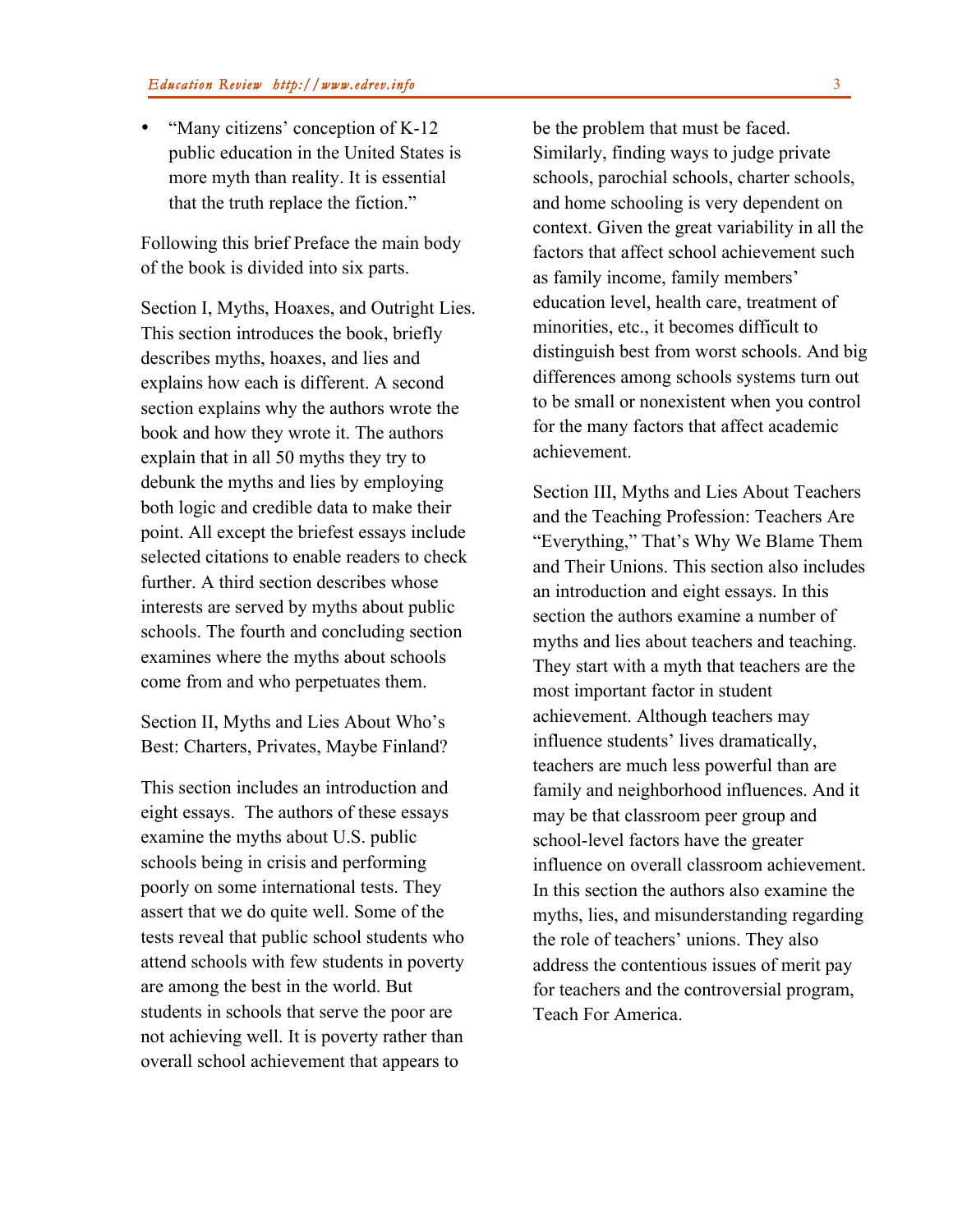Section IV, Myths and Lies About How to Make Our Nation's Schools Better.

Section IV is the longest part of the book. It includes an introduction and 18 essays. The contents of these essays are so diverse that perhaps it is best to simply list their titles (with some editing). Among the myths examined are:

- Class size does not matter.
- Retaining children in grade helps struggling students to catch up.
- Tracking is an efficient and productive way to organize teaching.
- Immersion programs for English language learners are better than bilingual education programs.
- Preserving heritage language among English language learners is bad for them
- Abstinence-only programs work to reduce sexual contact and unwanted pregnancies.
- Homework boosts achievement.
- Group projects waste children's time and punish the most talented.
- School uniforms improve achievement and attendance.
- Longer school days and weeks have big payoffs for achievement.
- If a program works well in one school or district, it should be imported and expected to work well elsewhere.
- Zero-tolerance policies are making schools safer.
- The benefits of preschool and kindergarten programs are not convincing and thus not worth the investment.
- Character education will save America's youth and strengthen the nation's moral fiber.
- Bullying is inevitable; it's just kids. It's rite of passage. The national effort to eliminate bullying is effectively addressing the problem in our schools.
- American K-12 education is being dumbed down.
- Mayoral control of city schools has paid off in terms of student achievement.
- Forced integration has failed.

Section V, Myths and Lies About How the Nation's Schools Are Paid For: All Schools Are Equal, but Some Are More Equal Than Others. There is an introduction and seven essays in this part. The first essay in this section, Money doesn't matter!, highlights three fallacies: the misleading and blatantly false claims about spending and test scores; the strength of the research demonstrating b that money matters; and the ironic fact that school choice, despite being embraced by proponents of the "money doesn't matter"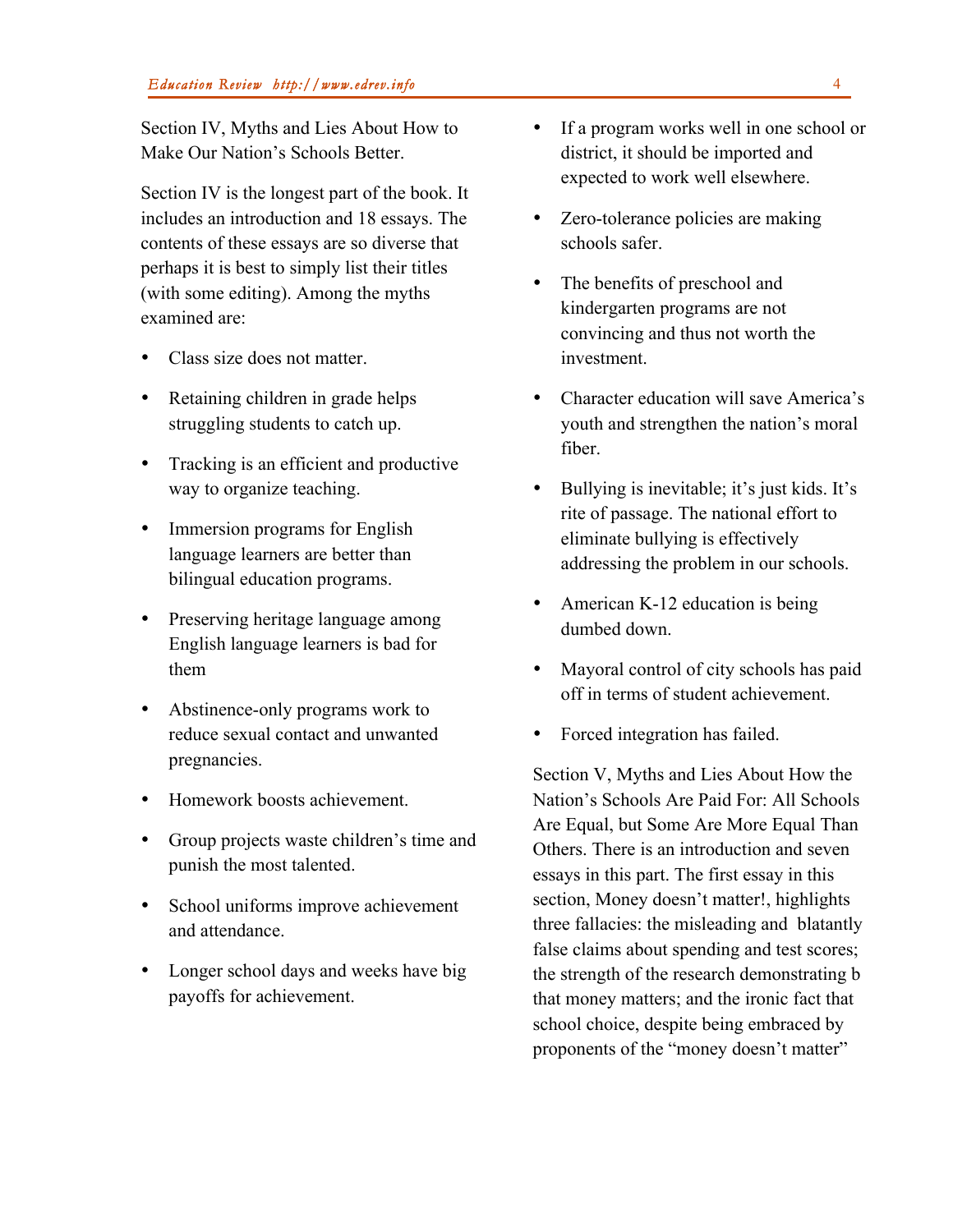argument, demonstrates that money actually does matter, since the rich spend a good deal of money to send their children to expensive schools.

The second essay in this section examines funding disparities among states, districts within states, and schools within districts. The third essay refutes the myth that public money is not used to support religious schools. The fourth essay examines the myth that education is primarily a private, not a public, benefit. The fifth essay discusses the contentious issues surrounding tax credits provided by eleven states for families that choose private schools. The sixth essay looks at a related set if issues regarding tuition tax credits and education savings accounts. The final essay in this section investigates portfolio management models of schooling and claims that these models increase district performance.

Section VI, Myths and Lies About Making All Students Career and College Ready.

An introduction and nine essays are included in this last section. This section deals with a collection of current education fashions, including: claims that all children can learn; that there is a STEM (science, technology, engineering, and mathematics) skills shortage; the related myth that the United States needs to import scientists and engineers because our education system cannot produce enough of them; myths that quality is ensured by high school exit exams; dubious claims that advanced placement (AP) courses are providing

minority student an opportunity to get a head start on a college education; misconceptions that college admissions are based on student achievement and their SAT and ACT scores; exaggerated claims that education will lift the poor out of poverty and materially enrich the entire nation; myths about intelligence testing; and myths that teaching problem-solving, creativity, and general thinking skills is a wasted on the general population of students.

The final sections of the book include: Additional Resources, Acknowledgements, About the Authors, and an Index. The list of books in the Additional Resources section, only a little more than a page long, lists 19 books that complement the arguments made in this publication. Please note that you need to go to the About the Authors section to discover who wrote the various essays. The Index is extensive, running 11 pages, each with two columns of listings.

#### **Commentary**

Readers familiar with either *The Manufactured Crisis: Myths, fraud, and attacks on America's public schools* (Berliner & Biddle, 1995) or *Fertilizers, pills, and magnetic strips: The fate of public education in America* (Glass, 2008) will easily recognize that the current volume continues this tradition of defending public education in America against the myriad special interests that attack it from many sides. However, by recruiting 19 talented young scholars to assist in writing the 50 essays found in this volume, Berliner and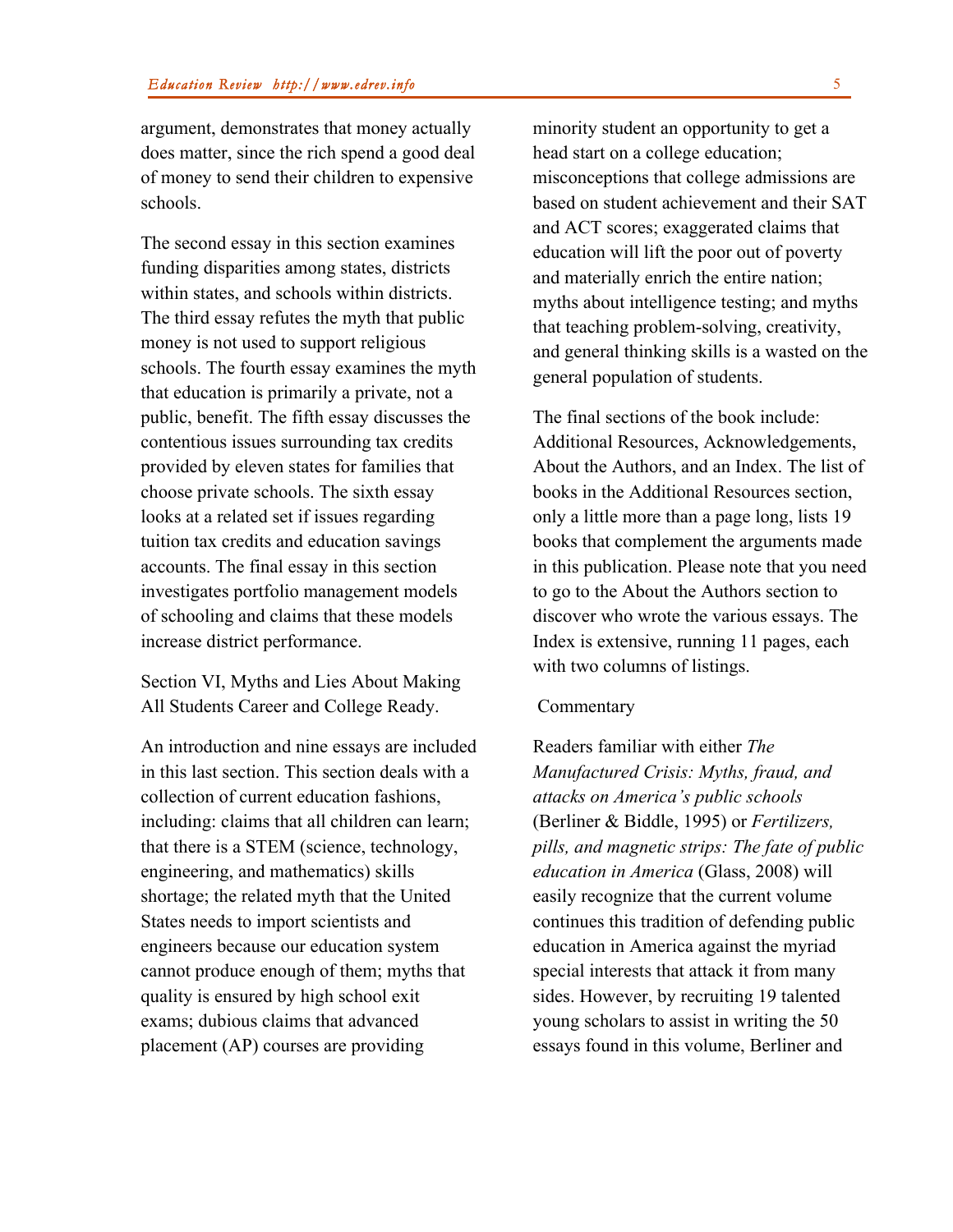Glass may succeed in perpetuating their legacy of stalwart defenders of American public preK-12 education for many more years to come.

Although there are just 50 essays some encompass related collections of myths, hoaxes, lies, or misconceptions so the actual number substantially exceeds 50. Moreover, near the end of the Preface the authors state that they intend to update this book with new arguments and new data in a few years. So the number is likely to climb higher.

The next time you encounter an Op-Ed, blog post, or claim in a book or article that seems questionable in terms of its assertions about public education you might want to turn to *50 Myths and Lies That Threaten America's Public Schools.* You may find cogent counterarguments. And if the topic is not covered, DO write to the authors who solicit ideas for their next version of the book.

Although various critics may find flaws or misinterpretations in some of the 50 essays, on balance, the essays are fair, solid in their logic, and well supported by facts and research findings.

Considering the well-organized campaigns that have been mounted by business and industry, and especially technology employers, it seems highly likely that the essays questioning that the nation's economy is suffering because our schools are not producing enough scientists, engineers, and mathematicians (Myth 43) or the need for more H-1B visas allowing U.S. employers to temporarily employ foreign

workers in specialty occupations (Myth 44) will be challenged. Nevertheless, the logic and data presented in these two essays will be difficult to refute.

The two short essays examining tuition tax credits (Myths 39 and 40) are primarily informative, and basically raise questions about fairness because these policies provide many more benefits for wealthy children. Still, these essays are likely to be criticized vigorously by supporters of those policies. Many other essays are sure to receive criticism; however, it will be interesting to examine the critics' arguments. The cases made in the book are not bullet-proof. Still they are remarkably convincing.

#### References

- Berliner, D.C. & Biddle, D. J. (1995). *The Manufactured Crisis: Myths, fraud, and attacks on America's public schools.* New York, NY: Addison-Wesley.
- Glass, G. V (2008). *Fertilizers, pills, and magnetic strips: The fate of public education in America.* Charlotte, NC: Information Age Publishers.